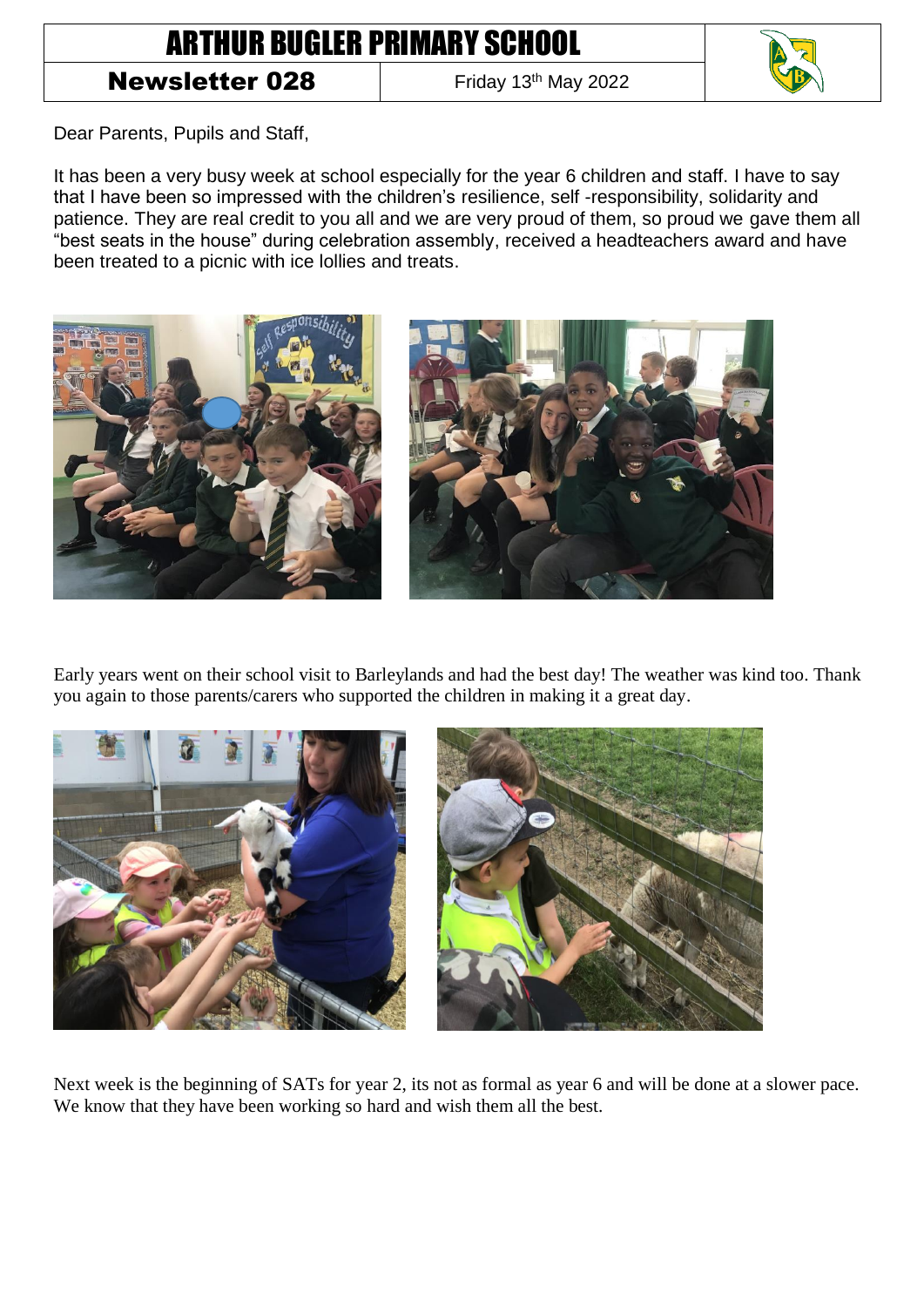

**I have had the pleasure of meeting with the PTA again this week, as always I am impressed with the amount of time and commitment the team put into raising money for the extra special things for the school. If you are interested in supporting or joining this great group of people, please come along to the next meeting.**

**In addition to this they would like to know if you can help to promote the summer fete ,they would like to advertise using sale boards in peoples gardens.For every sign that is used the PTA receive funding. Please contact them if you are able to support.**

Yours sincerely,

## *C Dawson*

Interim Headteacher

|  | <b>ATTENDANCE</b>                      |          |                                                      |        |  |
|--|----------------------------------------|----------|------------------------------------------------------|--------|--|
|  | Early years & KS1                      | Class 4  | <b>Mrs</b><br><b>McAllister/Mrs</b><br><b>Rushen</b> | 98.67% |  |
|  | KS <sub>2</sub>                        | Class 13 | <b>Miss Stoten</b>                                   | 99.66% |  |
|  | <b>Congratulations to all classes!</b> |          |                                                      |        |  |
|  | <b>Whole School Attendance</b>         |          | 95.59%                                               |        |  |

|  | <b>Bronze Headteacher Awards</b>                                                                                            |
|--|-----------------------------------------------------------------------------------------------------------------------------|
|  | This week there were no Bronze Headteacher Awards, however it's not<br>because the children haven't been working very hard. |